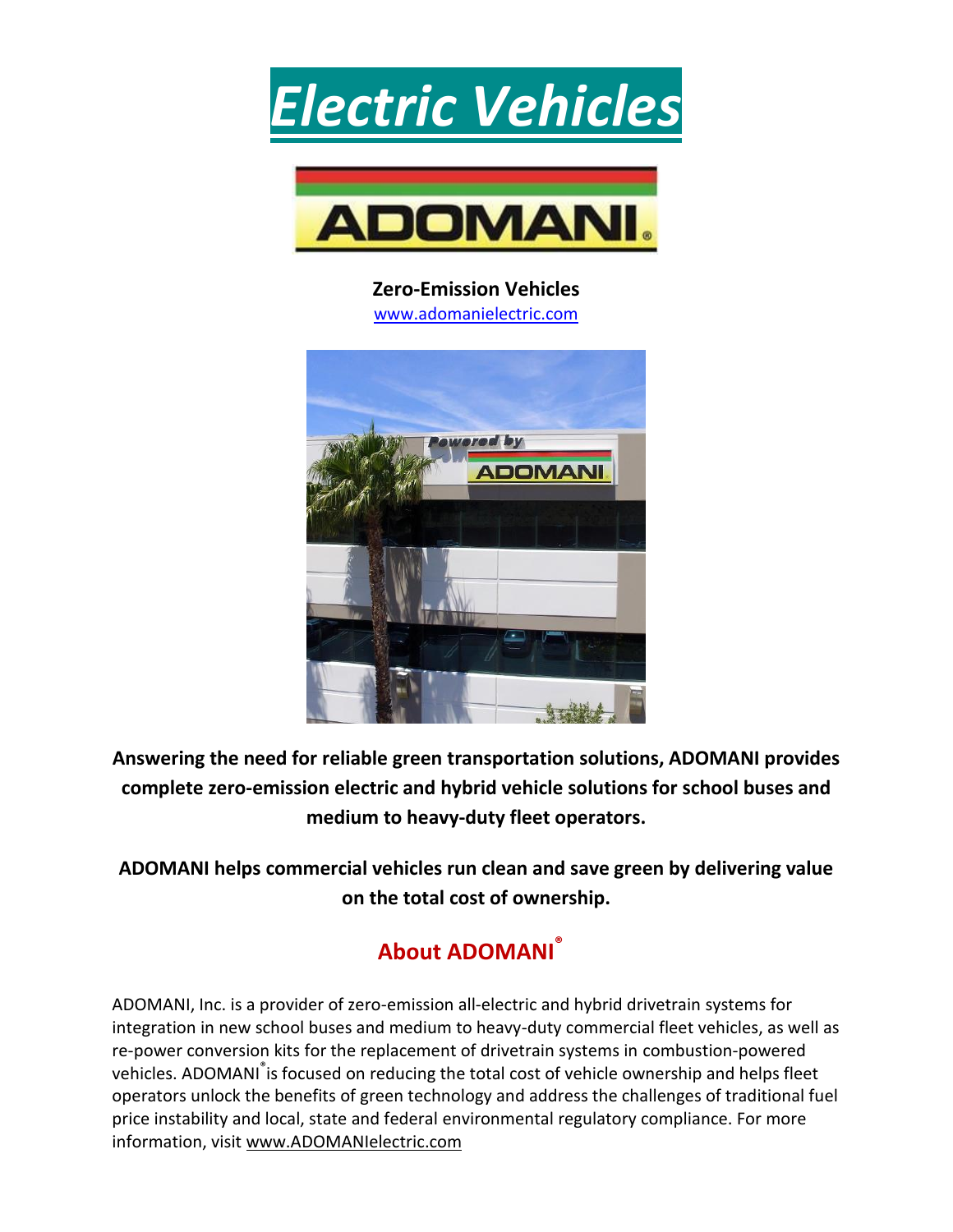### **ADOMANI ICE to EMA Patent**

The ADOMANI ICE to EMA patent is an Internal Combustion Engine conversion to Electric Motor Assembly ("EMA"). This patent allows ADOMANI to develop an all-electric motor assembly using the Original Equipment Manufacturers ("OEM") accessory parts like alternators, pumps, compressors, and belts.

ADOMANI uses the existing OEM parts like the OEM transmission (with the torque converter), alternators, belts, pulleys, and compressors. Since ADOMANI uses these components on their patented EMA, that means anyone using an ADOMANI drivetrain does not need a specialized infrastructure to maintain and repair their vehicles.

### **ADOMANI Electric Drive Shaft**

Because of our patents, ADOMANI can place an electric motor of any kind between the OEM transmission and OEM rear end of any rear-wheel drive vehicle.

This is a very cost effective, efficient technology which allows a single part of an OEM vehicle to be replaced, like the drive shaft. The ADOMANI electric drive shaft is placed in between the OEM transmission and the OEM rear end allowing the vehicle to assist the gas engine, increasing MPG.

# **SCHOOL BUSES**

*Help Yellow-Go Green!*



*Whether it's a desire to reduce fuel costs, emissions or maintenance costs, the ADOMANI zero-emission electric school bus drivetrain solution is ready for your fleet today.*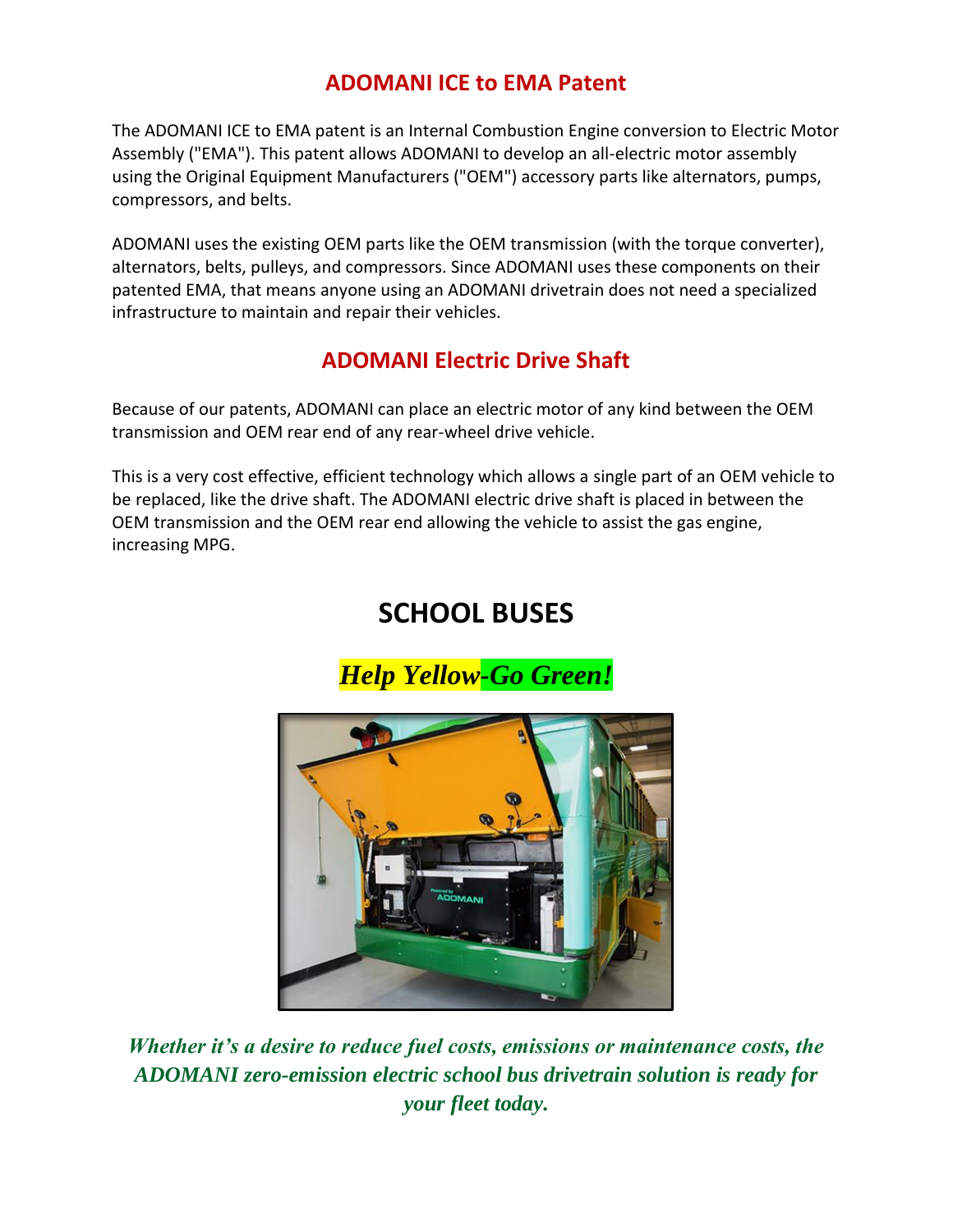## **ADOMANI - CLASS 3 & 4 TRUCKS**

**The zero-emission all-electric commercial trucks and vans are part of ADOMANI's all-electric product line-up that helps reduce greenhouse gas emissions and provide a lower total cost of ownership for customers.**

**COE truck designs have many benefits for fleet operators. Aside from boasting superior driver visibility, an excellent turning radius and maneuverability, their multiple configurations suit a variety of logistic needs. The cab tilts forward for easy engine area access and maintenance.**



#### **• January 29, 2019 - CORONA, CA / ACCESSWIRE / / ADOMANI, Inc.**

**(NASDAQ[:ADOM\)](http://www.nasdaq.com/symbol/adom),** a provider of advanced zero-emission and hybrid vehicle drivetrain solutions and purpose-built electric vehicles, began showcasing its new all-electric zeroemission Class 3 truck and cargo van to Northern California school districts last week. The transportation directors and staff that participated in the Ride-and-Drive events included members from Pittsburg, San Jose, Fremont, and Twin Rivers Unified School Districts. ADOMANI® is currently scheduling more Ride-and-Drive events in both Southern and Northern California as well as Nevada.

The zero-emission all-electric commercial trucks and vans are part of ADOMANI's all-electric product line-up that helps reduce greenhouse gas emissions and provide a lower total cost of ownership for customers. "The 2018 Ride-and-Drive events showcasing the zero-emission allelectric Blue Bird All American RE Type D school buses powered by ADOMANI<sup>®</sup>generated a significant amount of interest and sales," said Matt Essex, Director of New School Bus Sales for ADOMANI<sup>®</sup>. Essex continued, "We're continuing to work with California school districts because the trucks and vans we offer have the required range and we believe they are a very good operational fit for their different departments, from food service, warehouse, maintenance and operations to custodial and grounds crews. Additionally, our white fleet all-electric trucks,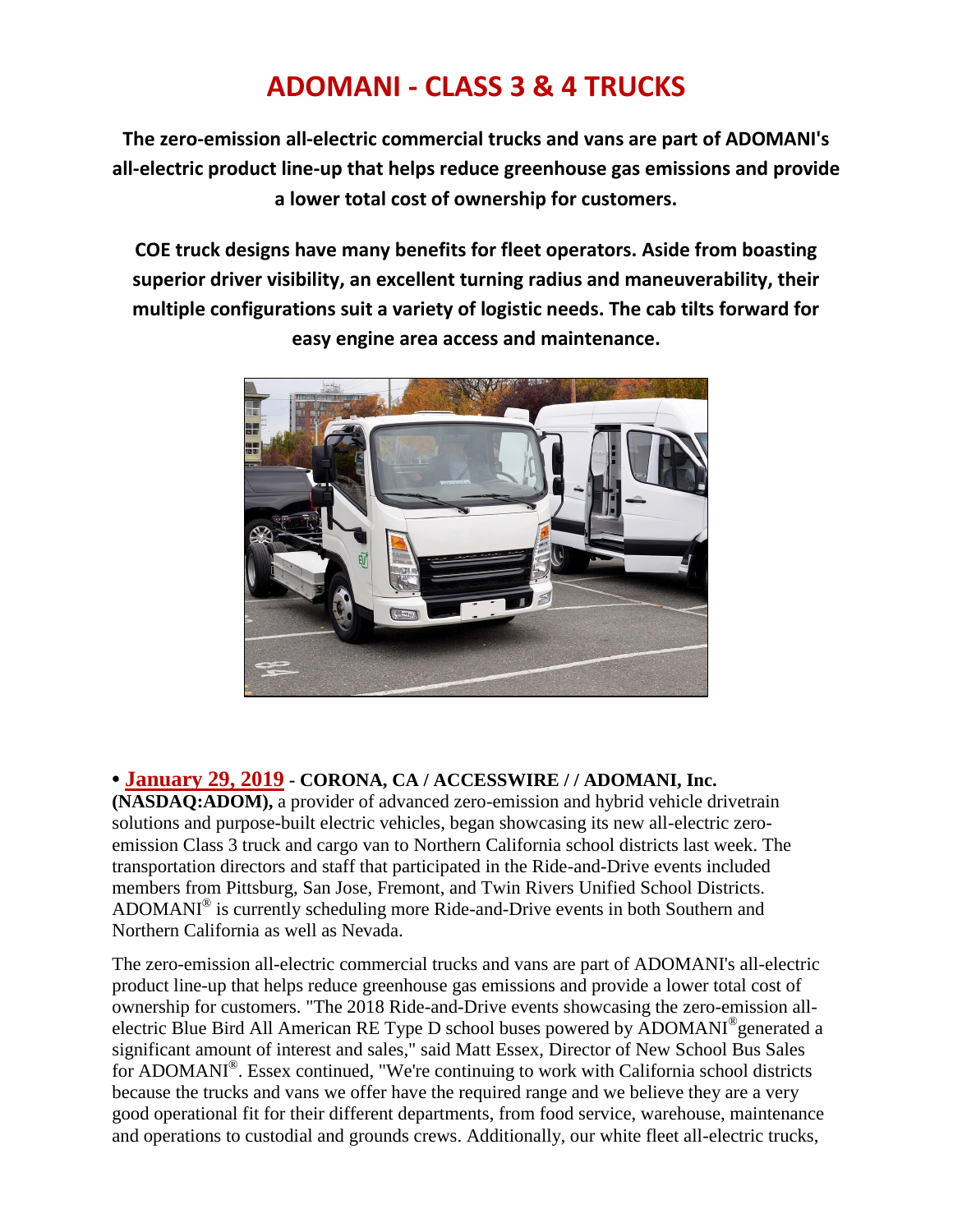and vans are designed to allow these districts to utilize their existing school bus charging infrastructure to charge the vehicles."

**• November 07, 2018 - Baystreet Staff - [ACCESSWIRE], ADOMANI(R) Announces Strategic Investment in Supercapacitor Company Amperics, Inc. This Collaboration is** Designed to Give ADOMANI® Visibility into the Global Supercapacitor Market that is Predicted to Grow Along with Existing Trends Toward Electromobility, Decentralized Energy Storage and Grid Connectivity.<http://www.baystreet.ca/viewarticle.aspx?id=527333>

**ADOMANI reports numerous opportunities exist with supercapacitors thanks to trends of electromobility, V2G, drivetrain hybridization, smart grids, renewable energy, dispersed energy storage assets, etc.**



Electric Vehicles for Smarter Cities: The Future of Energy and Mobility



# **[ADOMANI](http://pr.report/krue1s39) technology partner; Efficient Drivetrains, Inc. (EDI)**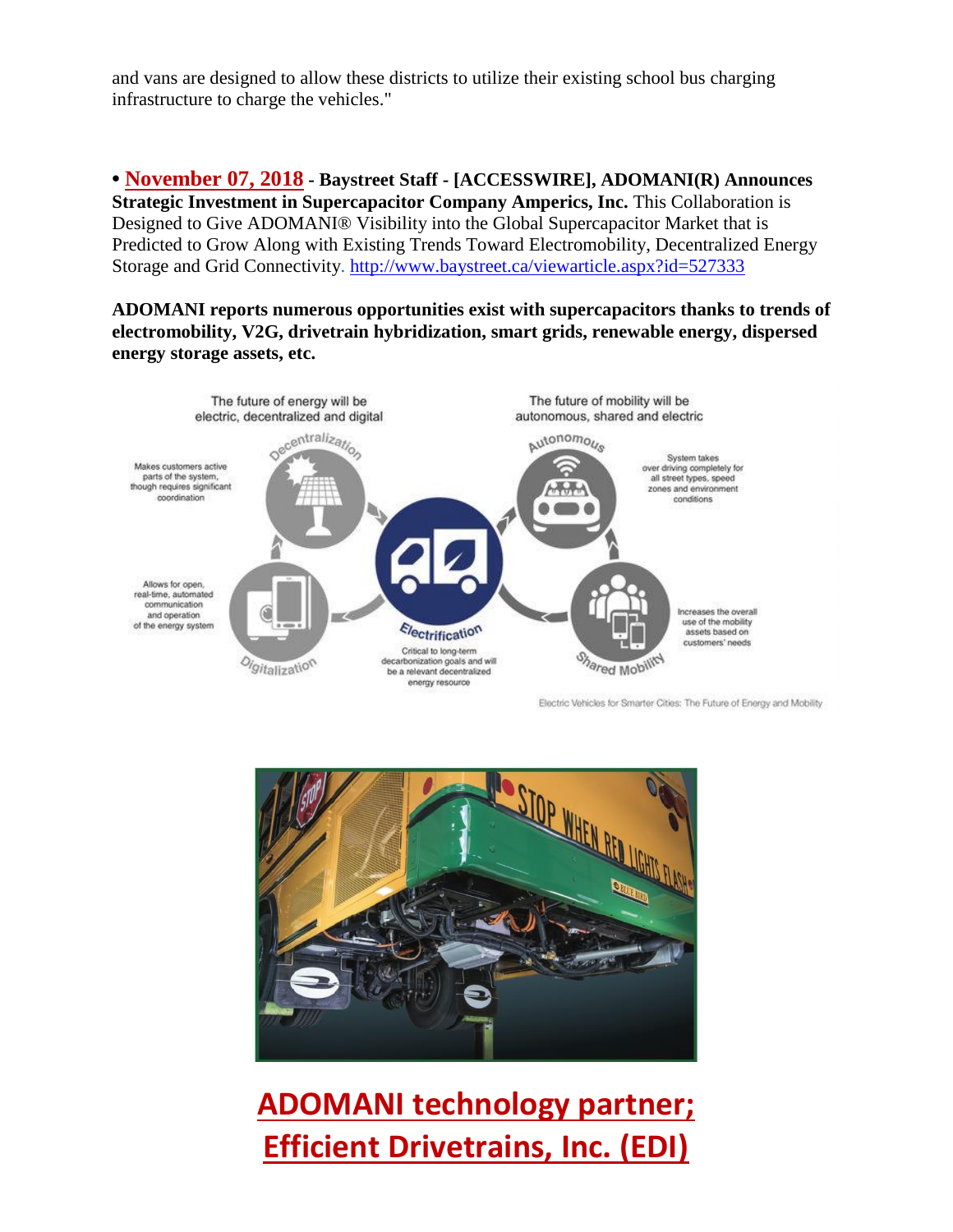

www.efficientdrivetrains.com

Efficient Drivetrains offers advanced, high efficiency EV drivetrain systems and sophisticated control software to enable school bus OEMs to rapidly introduce superior electric buses to the market. Schools operating fleets of electric buses benefit from zero-emissions driving, clean-air for its students, and the surrounding community, and significantly reduced fuel costs

## **In the News:**



*Efficient Drivetrains, Inc. Acquisition Will Accelerate Electrification Capabilities*

**• Jul 02, 2018 Columbus, Ind. –Cummins Inc.** (NYSE: CMI) today announced the acquisition of Silicon Valley-based **Efficient Drivetrains, Inc.** (**EDI**), which designs and produces hybrid and fullyelectric power solutions for commercial markets. Adding **EDI** to the **Cummins** portfolio is the latest step forward in **Cummins**' efforts to become a global electrified power leader. https://www.cummins.com/news/releases/2018/07/02/cummins-announces-acquisition-electric-andhybrid-powertrain-provider

# **[ADOMANI](http://pr.report/krue1s39) Power Train provider to Blue Bird Bus**



www.blue-bird.com

Blue Bird, the country's leading independent designer and manufacturer of school buses, exclusively utilizes Adomani drivetrains on their line of electric school buses. ADOMANI is also the only electric drivetrain manufacturer that works in line with OEM parts, further reducing operating costs and maintenance expenses.